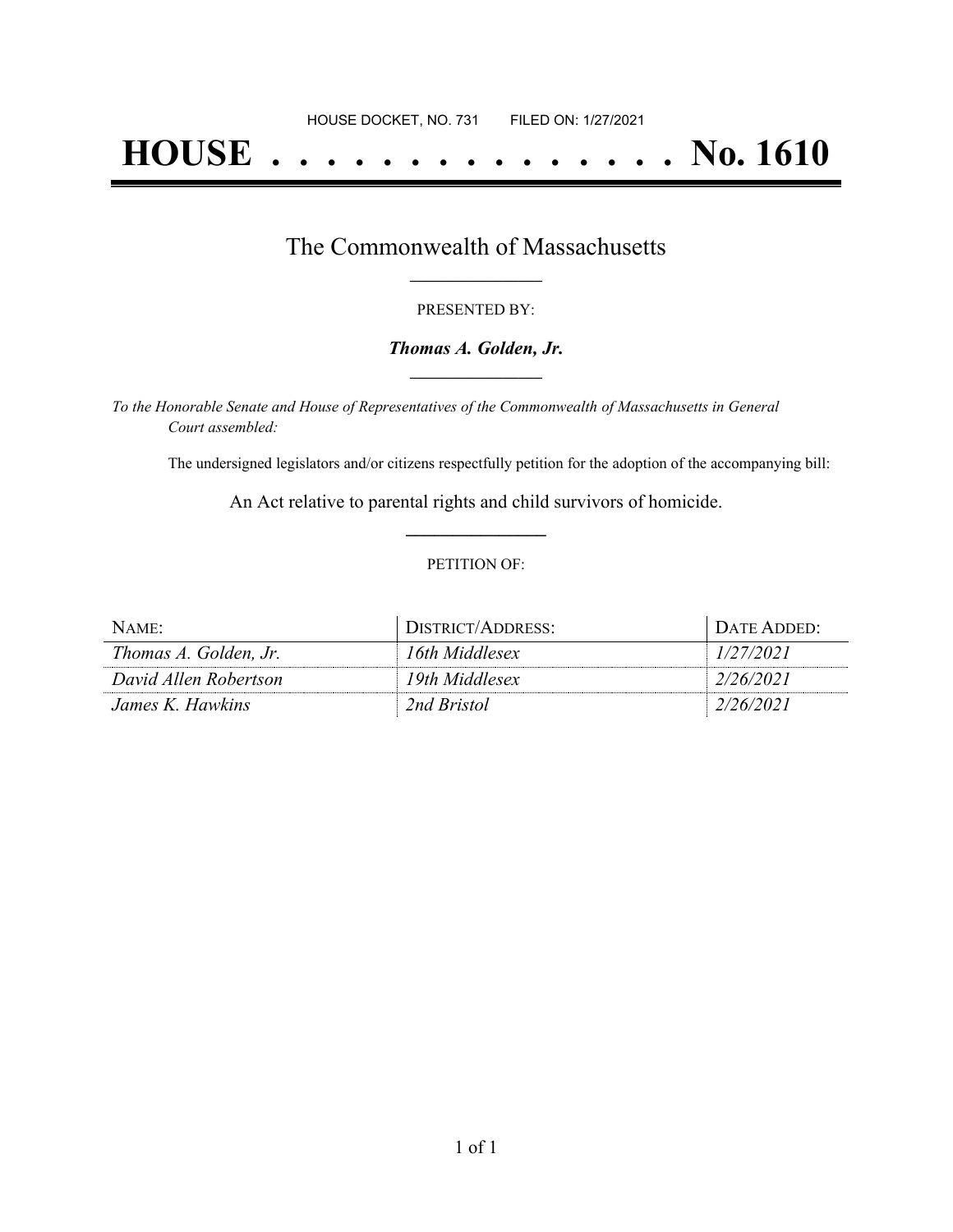#### HOUSE DOCKET, NO. 731 FILED ON: 1/27/2021

## **HOUSE . . . . . . . . . . . . . . . No. 1610**

By Mr. Golden of Lowell, a petition (accompanied by bill, House, No. 1610) of Thomas A. Golden, Jr., David Allen Robertson and James K. Hawkins relative to parental rights and child survivors of homicide. The Judiciary.

### [SIMILAR MATTER FILED IN PREVIOUS SESSION SEE HOUSE, NO. *3298* OF 2019-2020.]

## The Commonwealth of Massachusetts

**In the One Hundred and Ninety-Second General Court (2021-2022) \_\_\_\_\_\_\_\_\_\_\_\_\_\_\_**

**\_\_\_\_\_\_\_\_\_\_\_\_\_\_\_**

An Act relative to parental rights and child survivors of homicide.

Be it enacted by the Senate and House of Representatives in General Court assembled, and by the authority *of the same, as follows:*

| $\mathbf{1}$ | SECTION 1. Chapter 119 of the General Laws is amended by inserting the following                    |
|--------------|-----------------------------------------------------------------------------------------------------|
| 2            | section after Section 26A as Section 26B; Chapter 208 of the General Laws is amended by             |
| 3            | inserting the following section as Section 31B after Section 31A; Chapter 209 of the General        |
| 4            | Laws is amended by inserting the following section after Section 38 as Section 38A; Chapter         |
| 5            | 209C of the General Laws is amended to insert the following section after Section 10 as Section     |
| 6            | $10A$ :-                                                                                            |
| 7            | Conviction of a parent for murder of a child's other parent. In issuing any judgment or             |
| 8            | temporary order of visitation or custody, the conviction by a court of competent jurisdiction of    |
| 9            | the parent of a child for murder in the first or second degree of the child's other parent, or      |
| 10           | conviction for aiding, abetting, attempting, conspiring or soliciting to commit murder in the first |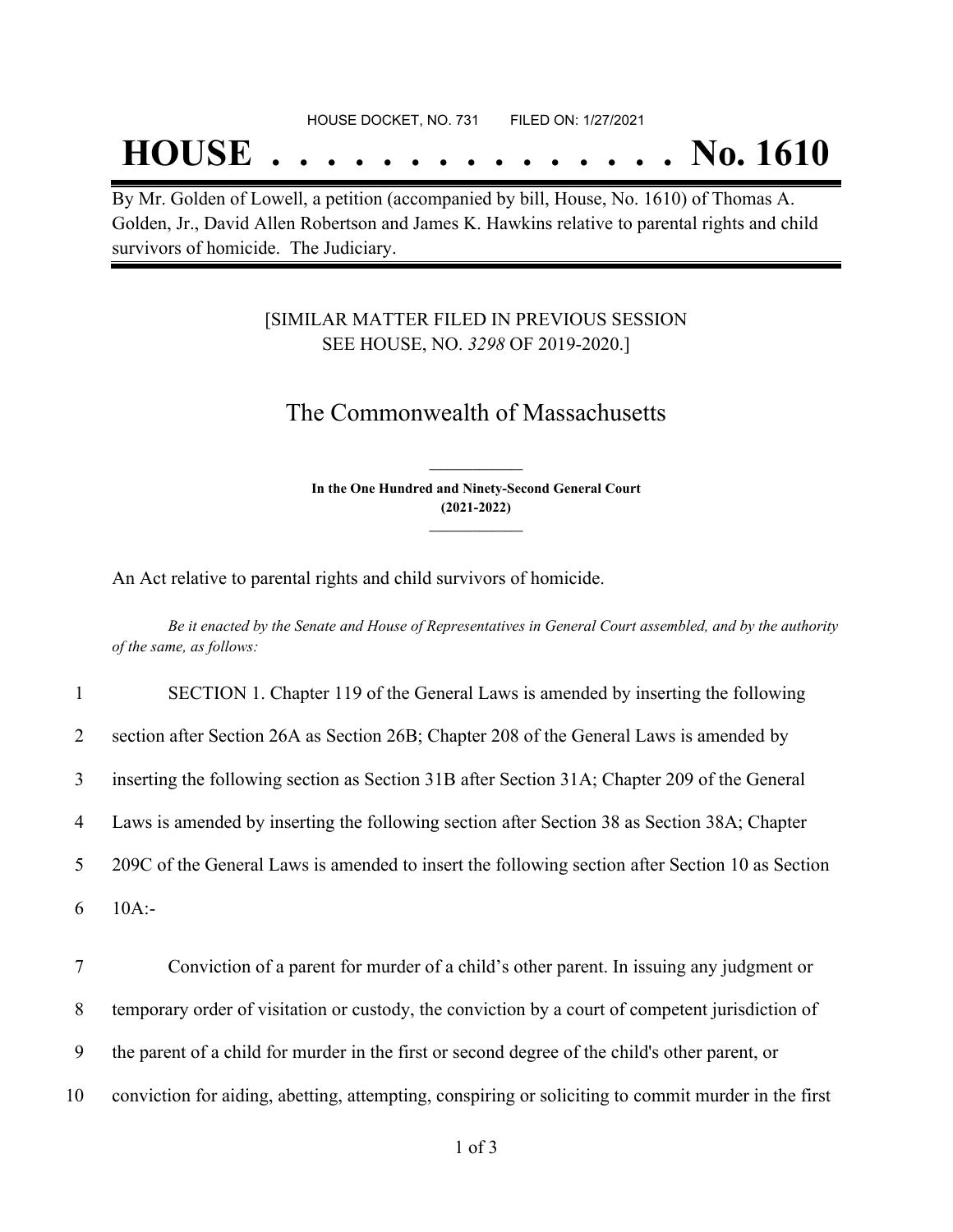or second degree of the child's other parent, or a comparable crime against the other parent under federal law or the law of any other state, shall create a rebuttable presumption that contact with the child and exercise of parental rights, including but not limited to care and custody of the child, by the convicted parent are not in the child's best interests. This rebuttable presumption may be overcome only if the court determines that:

 the child is competent to signify his or her assent and has assented to an order of the court permitting contact between the convicted parent and the child or exercise of parental rights by the convicted parent; or

 the crime occurred in the context of past physical, sexual or psychological abuse committed by the other parent against the convicted parent as set forth section 23F of chapter 233, and contact between the child and convicted parent or award of custody, visitation or other rights to the convicted parent is in the child's best interests. If the court determines that the convicted parent has overcome the rebuttable presumption, it shall enter written findings of fact in support of such a determination. This rebuttable presumption applies whether or not the convicted parent has exhausted any right to appeal the conviction, and notwithstanding any order of a court entered prior to the conviction that awarded the convicted parent custody, visitation or other rights related to the child.

 Except as authorized and ordered by a court under this section, no person who is a party in any action before the court concerning custody or visitation, shall permit contact with the convicted parent in the presence of the child and no person shall visit, telephone, write to, or otherwise communicate with the convicted parent in the child's presence or deliver messages or other communications between the child and the convicted parent.

of 3